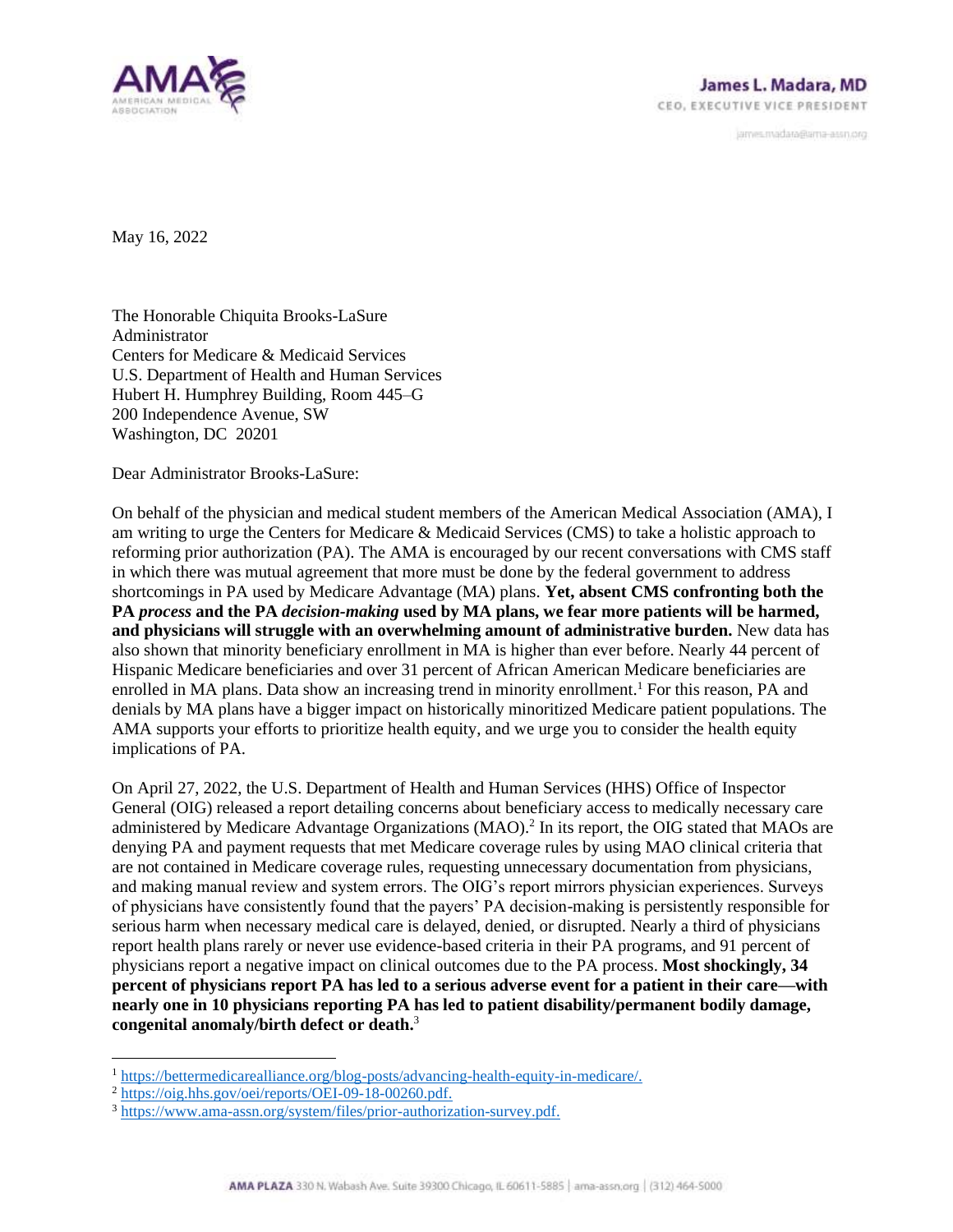The Honorable Chiquita Brooks-LaSure May 16, 2022 Page 2

A set of technical tools and guides are on the horizon to assist in the exchange of information between physicians and payers. The Health Level Seven (HL7) Da Vinci guides could assist in reducing the manual processes payers use to administer PA. The AMA recognizes the potential of these guides and is active in HL7's efforts to move this technology forward. Removing the burden of manually engaging in PA cycles with payers, e.g., using online portals and faxes, is a part of needed PA reform. Yet, and as recognized by CMS staff, the HL7 electronic prior authorization (ePA) effort is focused on automating the process of requesting, identifying, and exchanging information necessary for PAs. While this may reduce some friction between physicians and MAOs, ePA does not address the decision-making used by MAOs. It is the MAO's decision-making that the OIG identified as causing harm to patients. Consider these two examples cited by the OIG:

## **Request: MRI of abdomen**

Case: A 65-year-old had a history of chest pain that radiated to the shoulder and left jaw. The beneficiary had a previous MRI showing two adrenal lesions of indeterminate origin, the largest of which was 1.5 cm.

Denial: The MAO denied the request (after requesting and not receiving additional records) stating that the beneficiary would need to wait at least one year for another MRI given the size of the largest lesion. The MAO cited internal clinical criteria that allowed follow-up MRIs only at 12 months for a lesion of 1-2 cm in size or at 6-12 months for lesions greater than 2-4 cm in size. A health care coding expert determined that the applicable NCD does not restrict the timing of MRIs based on the size of the lesion. Furthermore, using clinical information already in the case file, the physician panel stated the MRI was medically necessary to determine whether the lesions seen on the CT scan were malignant.

Reason: Applied MAO clinical criteria not in Medicare coverage rules and required unnecessary documentation Outcome: Denial reversed upon appeal Cost: \$300

## **Request: A walker**

Case: A 76-year-old had a history of joint pain, post-polio syndrome, ankle and foot surgery, and was at-risk for falls.

Denial: The MAO denied the request and cited internal clinical criteria, stating that the beneficiary was not eligible to receive a walker because the beneficiary had already received a cane within the past five years. The internal clinical criteria considered a cane and walker to be "same or similar" devices and limited beneficiaries to one such device every five years. However, according to our physician panel, a cane was not stable enough given the beneficiary's history of polio and arthritis, fall risk, and physical therapy notes that the right knee buckled and the right shoulder was in pain. Further, our health care coding expert determined that the LCD for walkers did not include a fiveyear restriction on more than one ambulatory device.

Reason: Applied MAO clinical criteria not in Medicare coverage rules Outcome: Not reversed Cost: \$112